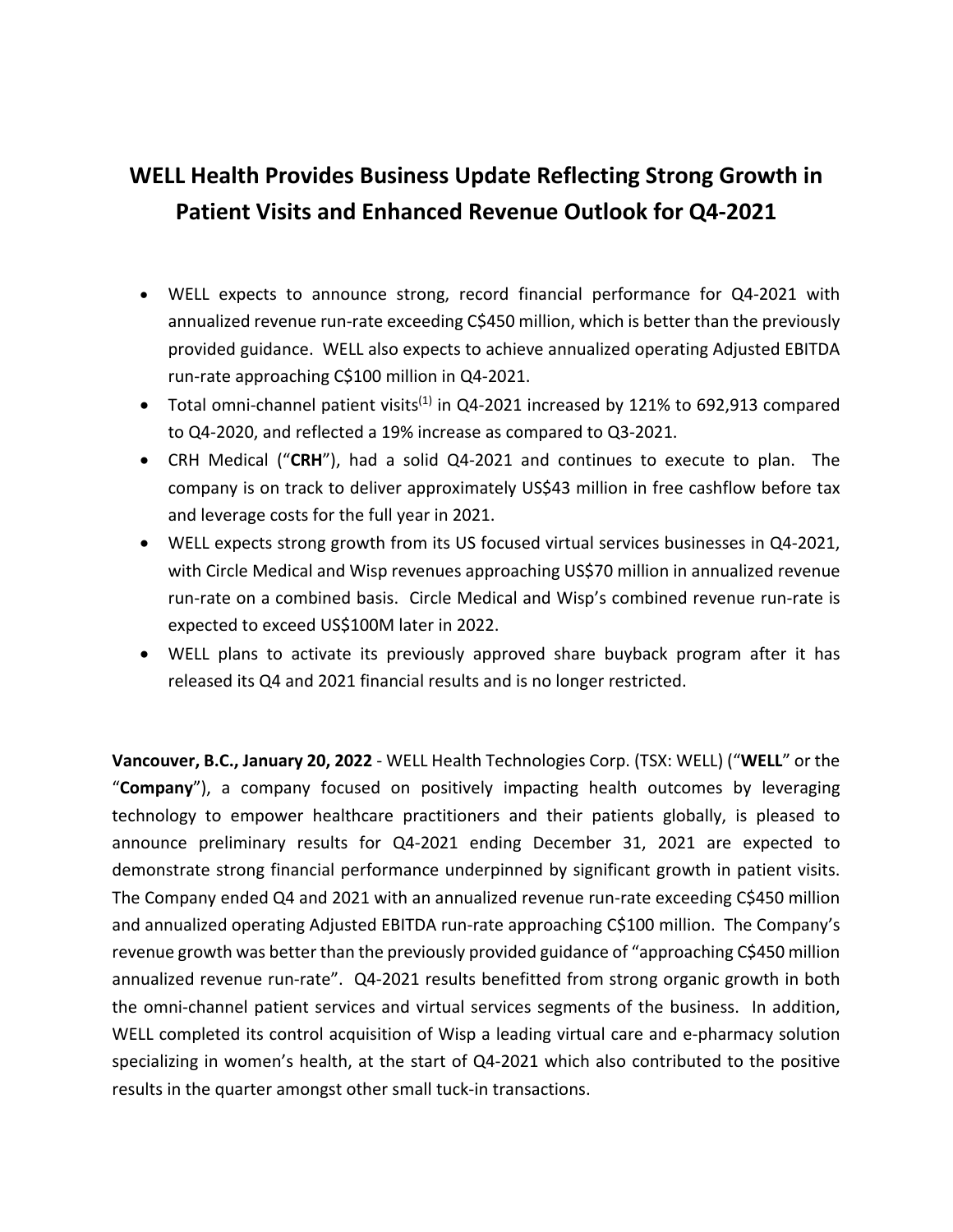WELL achieved a total of 692,913 omni-channel patient visits<sup>(1)</sup> in Q4-2021, representing a yearover-year increase of 121% compared to Q4-2020, and 19% increase compared to Q3-2021. In addition, MyHealth conducted 146,116 diagnostic visits in Q4-2021, while Wisp completed 126,265 asynchronous patient consultations. Combining WELL's omni-channel patient visits<sup>(1)</sup>, MyHealth's diagnostic visits and Wisp's asynchronous patient consultations, WELL achieved a total of 965,294 patient interactions in Q4-2021, representing an annual run-rate of 3.86 million patient interactions.

"We are very pleased to provide this update to shareholders as WELL's business has never been stronger as evidenced by our solid patient visit metrics, a key leading indicator of our financial performance and profitability given the historically resilient per unit economics of our patient services business," said Hamed Shahbazi, Chairman and CEO of WELL Health. "With our strong balance sheet and positive cash generation profile, WELL is favourably positioned to continue to grow both organically and inorganically. We believe revenue, Adjusted EBITDA and cashflow are key metrics to watch as we expected them to continue to rise on a per share basis. We are looking forward to reporting our Q4 and full year financials, which we believe will continue to demonstrate continued strong financial performance and cashflow generation metrics."

## **CRH Update**

WELL's wholly owned subsidiary, CRH, continues to execute to plan and is on track to deliver approximately US\$43 million in free cashflow before tax and leverage costs in 2021. During Q4- 2021, CRH also completed the 100% acquisition of Utah Anaesthesia , a Utah based anaesthesia group, which is expected to generate approximately US\$2.5 million in annual EBITDA. Furthermore, WELL continues to demonstrate network effects from its CRH acquisition and opened a new haemorrhoid treatment clinic in Toronto and completed the acquisition of another haemorrhoid treatment center in Surrey, BC. Both clinics are majority owned by WELL as 51% partnerships. WELL plans to open several additional de novo haemorrhoid treatment clinics in BC and Ontario as well as in the United States over the next few months.

## **Circle Medical and Wisp Update**

WELL's US-based virtual services businesses, which includes Circle Medical and Wisp, continued to demonstrate strong growth in Q4-2021. The combined revenue run-rate of these two businesses was approaching US\$70 million in Q4-2021 and is expected to cross the US\$100M threshold later this year. In addition, Circle Medical demonstrated growth in Q4-2021 driven by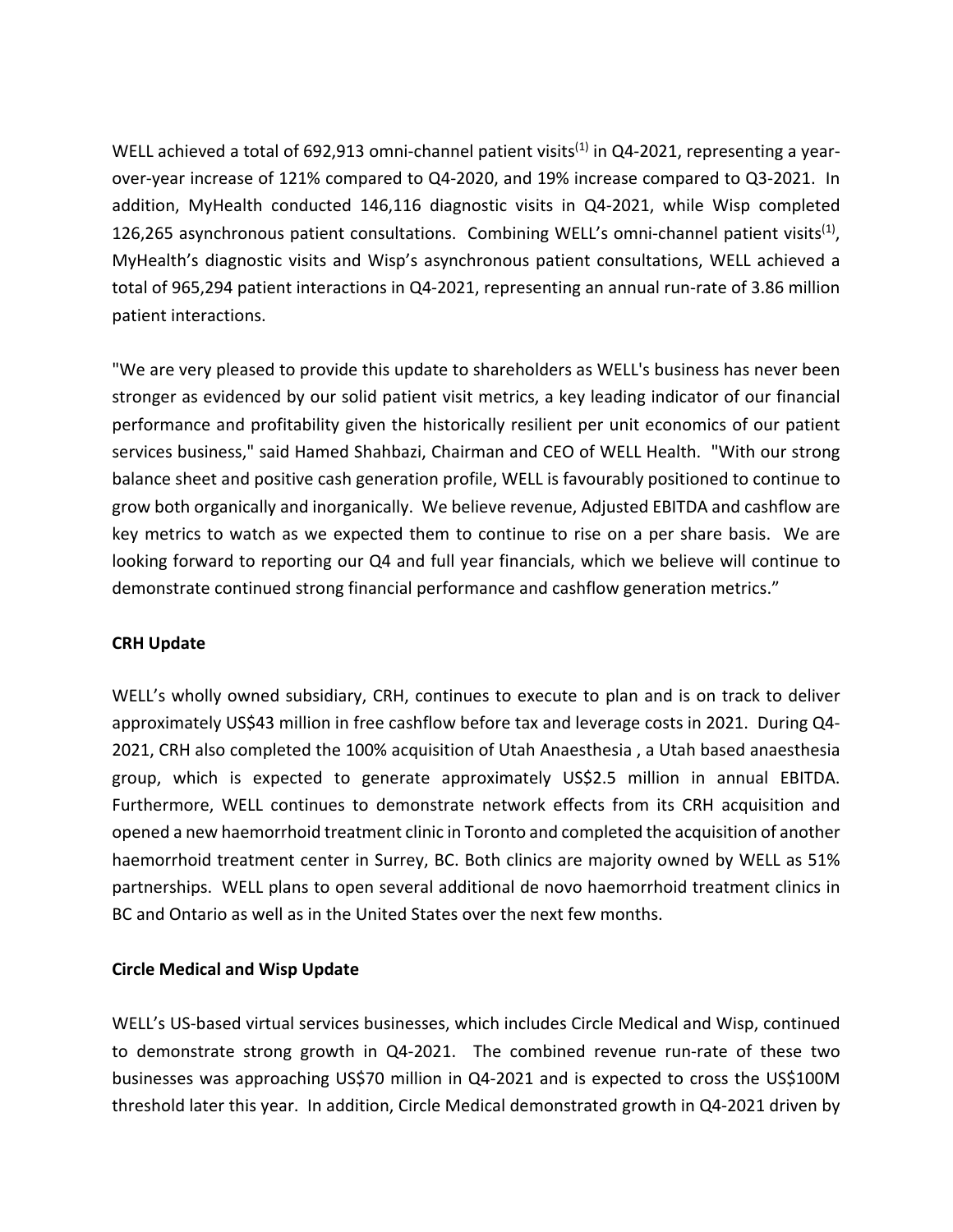patient visits increasing 144% in Q4-2021 compared to Q4-2020. The number of practitioners working with Circle Medical in Q4-2021 increased by 173% as compared to Q4-2020.

# **Normal Course Issuer Bid (Share buyback program)**

Pursuant to the Normal Course Issuer Bid (**NCIB**) press release dated April 28, 2021, WELL is pleased to announce its Board of Directors (the "**Board**") has authorized the Company to allocate capital and re-activate its share buy-back program subsequent to releasing its Q4 and 2021 Audited Consolidated Financial Statements, so long as the Company is unrestricted to make such purchases. The Board believes that the recent market prices of the Company's common shares (the "**Shares**") do not properly reflect the underlying value of such Shares. As a result, depending upon future price movements and other factors such as WELL's available budget, the Board believes that the purchase and cancellation of such Shares would be a desirable use of corporate funds in the best interests of the Company and its shareholders.

Eva Fong, WELL's Chief Financial Officer, commented, "WELL's balance sheet and cashflows are healthy and position the Company to accomplish a number of strategic objectives through our capital allocation program including: (i) buying back our stock through our approved NCIB program; (ii) continuing our M&A program through highly accretive tuck-in acquisitions; and (iii) investing in growth opportunities in our own portfolio of businesses which can generate a high rate of return. We are poised to demonstrate healthy organic growth, solid cashflows and strong financial position through our upcoming earnings announcements."

Footnotes:

1- Omni-channel patient visits: means all patient visits generated by all sources and channels. This includes any patient visits delivered by a WELL healthcare practitioner (inclusive of in-person or virtual) or a non-WELL practitioner but facilitated by WELL's virtual care tools. This figure does not include visits for diagnostic testing consultations or any asynchronous physician consultations.

# **WELL HEALTH TECHNOLOGIES CORP.**

Per: "Hamed Shahbazi" Hamed Shahbazi Chief Executive Officer, Chairman and Director

## **About WELL**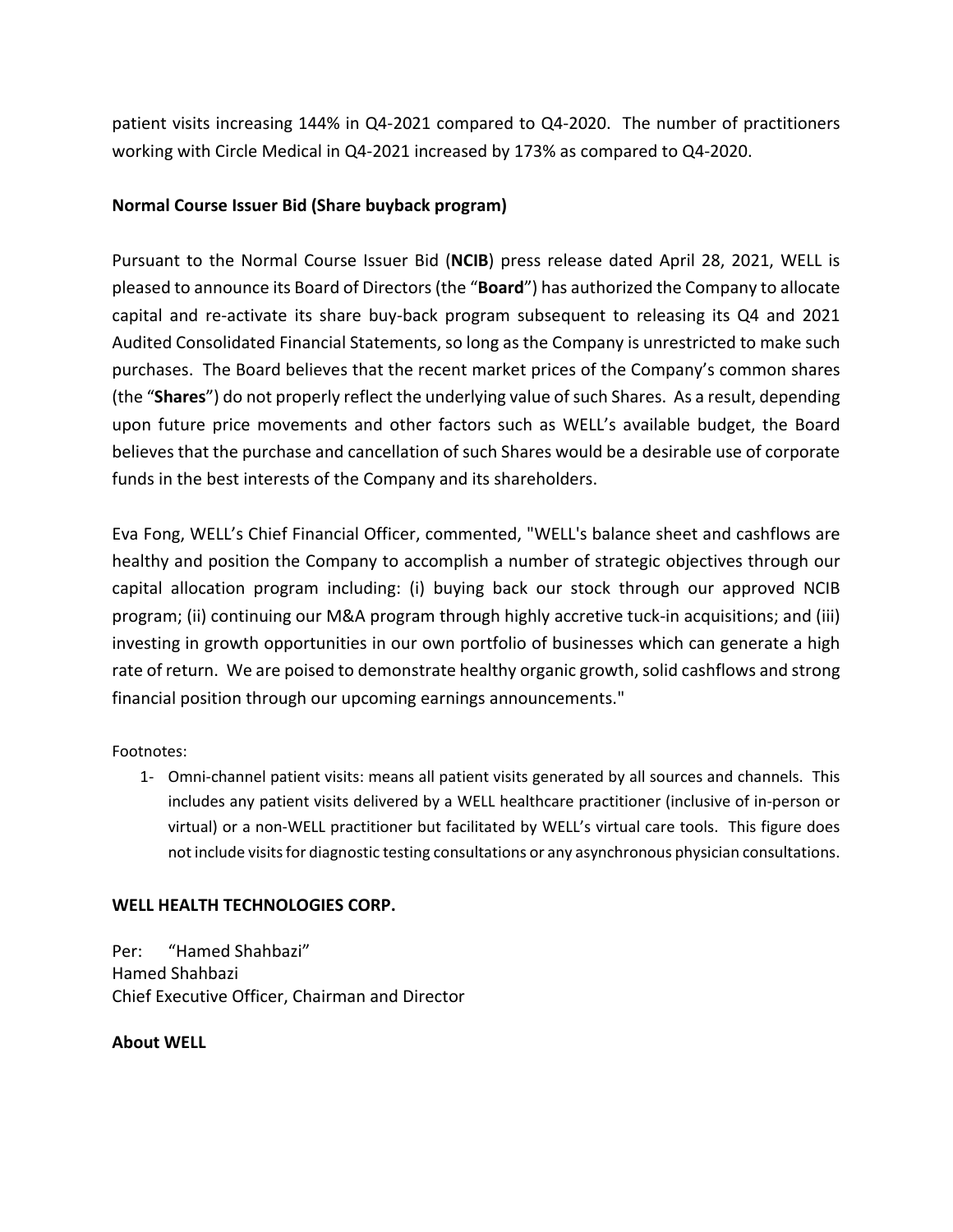WELL is a technology enabled healthcare company whose overarching objective is to positively impact health outcomes to empower and support healthcare practitioners and their patients. WELL has built an innovative practitioner enablement platform that includes comprehensive end to end practice management tools inclusive of virtual care and digital patient engagement capabilities as well as Electronic Medical Records (EMR), Revenue Cycle Management (RCM) and data protection services. WELL uses this platform to power healthcare practitioners both inside and outside of WELL's own omni-channel patient services offerings. As such, WELL owns and operates Canada's largest network of outpatient medical clinics serving primary and specialized healthcare services and is the provider of a leading multi-national, multi-disciplinary telehealth offering. WELL is publicly traded on the Toronto Stock Exchange under the symbol "**WELL**" and is part of the TSX Composite Index. To learn more about the Company, please visit: [www.well.company.](https://www.well.company/)

#### **Forward-Looking Information**

This news release may contain "Forward-Looking Information" within the meaning of applicable Canadian securities laws, including, without limitation: information regarding the Company's goals, strategies and growth plans;, including but not limited to Circle Medical and WISP revenues approaching US\$70 million in annualized revenue run-rate on a combined basis and to exceed US\$100M later in 2022, CRH's WELL's plans to activate its previously approved share buyback program after it has released its Q4 and 2021 financial result, Wisp and Circle Medical's future revenue run-rate forecasts and the expected benefits and synergies of completed acquisitions, and WELL's plans to open several new de novo haemorrhoid treatment clinics in BC and Ontario as well as in the United States over the next few months. Forward-Looking Information are necessarily based upon a number of estimates and assumptions that, while considered reasonable by management, are inherently subject to significant business, economic and competitive uncertainties, and contingencies. Forward-looking generally can be identified by the use of forward-looking words such as "may", "should", "will", "could", "intend", "estimate", "plan", "anticipate", "expect", "believe" or "continue", or the negative thereof or similar variations. Forward-looking information involves known and unknown risks, uncertainties and other factors that may cause future results, performance or achievements to be materially different from the estimated future results, performance or achievements expressed or implied by those forward-looking and the forward-looking statements are not guarantees of future performance. WELL's statements expressed or implied by these forward-looking statements are subject to a number of risks, uncertainties, and conditions, many of which are outside of WELL 's control, and undue reliance should not be placed on such statements. Forward-looking information is qualified in its entirety by inherent risks and uncertainties, including: direct and